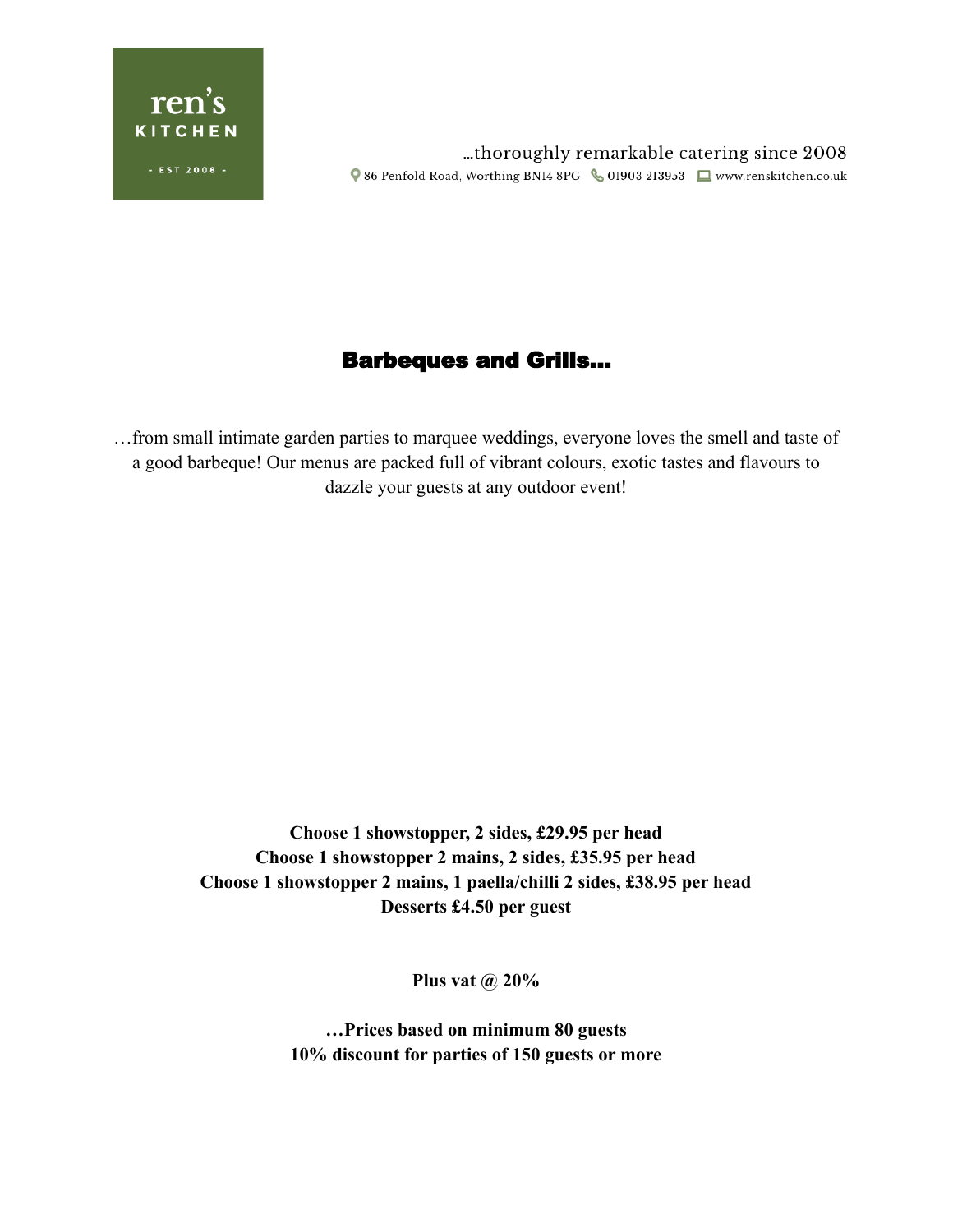

thoroughly remarkable catering since 2008... ♥ 86 Penfold Road, Worthing BN14 8PG 601903 213953 ■ www.renskitchen.co.uk

# Barbeque Menu...

# For the Table (as standard)

Home made foccaccia bread w/ salted butter and marinated olives

# Centrepiece Showstoppers…

## **Whole Barbequed Spit Roast Pig**

**w/** Home made cider, apple and sage sauce, Smoked paprika and caramelised onion stuffing (minimum 100 guests)

## **Smoked Whole Brisket of Beef**

With nut and spice rub, chimichurri sauce

## **Giant Rotisserrie Chicken Shawarma**

Served with flame grilled romero peppers smoked paprika aioli and bourbon barbeque glaze (or vegan shawarmas with giant slow roast portabello mushroom)

## **Hot Cedar Smoked Whole Trout**

w/ chargrilled lemons, dill, and tartare hollandaise

#### **Grilled Whole Leg of Sussex Lamb**

Home made mint sauce, tzatziki, smoked rosemary and lavender

# Paellas and Chillis…

(cooked fresh in giant outdoor paella pans)

Rens classic paella with chicken and chorizo Seafood paella w/prawns, green lip mussels and calamari Vegetarian paella with chargrilled ratatouille -Pulled beef chilli with coriander and lime, sour cream, smashed avo -Slow braised Cowboy beans with pancetta, topped with crushed tortilla chips, All served with smoked paprika rouille and salsa rojo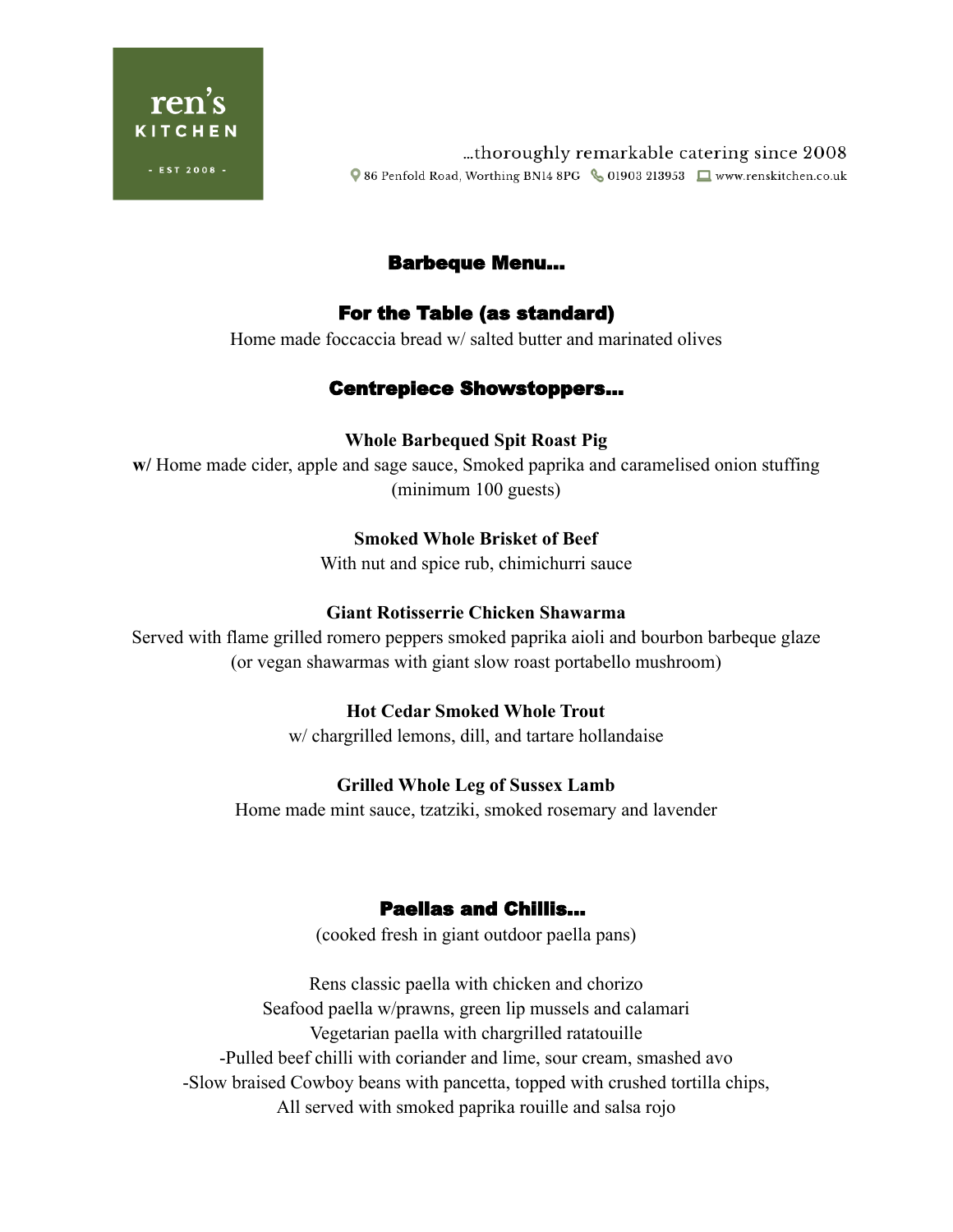

thoroughly remarkable catering since 2008... ♥ 86 Penfold Road, Worthing BN14 8PG & 01903 213953 ■ www.renskitchen.co.uk

# Mains On the Grill…

-St Louis style pork ribs -Chargrilled fillet steak skewers with miso marinade -Grilled sardines, with a roast pepper and basil salsa -Cheddar stuffed meatball burgers with smoked bacon and red onion marmelade -Grilled tiger prawn skewers with lemon , thyme and garlic -Smokey pulled pork with our own bourbon glaze -Smokey pulled jackfruit with our own bourbon glaze (vegan) -Halloumi and Mediterranean vegetable skewers with a sweet chilli (vegetarian) -Jamaican jerk chicken with lime sour cream and chilli -Cajun grilled sweet potato steaks with coriander and lime (vegan) -Chargrilled aubergine parcels stuffed w/ tomato, mozzarella, basil, toasted pine nuts (veggie) -Sweet and sticky chicken wings -Barbequed Harissa Cauliflower Steaks with smoked cheese sauce (veggie)(vegan on request)

# On the Side…

-Roast new potatoes with rosemary and sea salt -Chargrilled Mexican style corn with peri mayo and crumbled feta Mixed baby leaf salad with honey and mustard dressing -Creamy new potato and chive salad -Warm grain salad with roast broccoli, garlic, chilli, lemon -Rainbow slaw with chilli and lime vinaigrette -Pasta salad with avocado dressing, sunblushed tomato, and basil -Smokey roast veg and three bean salad with rosemary oil and balsamic glaze -Fresh cornbread with paprika garlic butter -Macaroni triple cheese -Watermelon, feta, rocket and mint